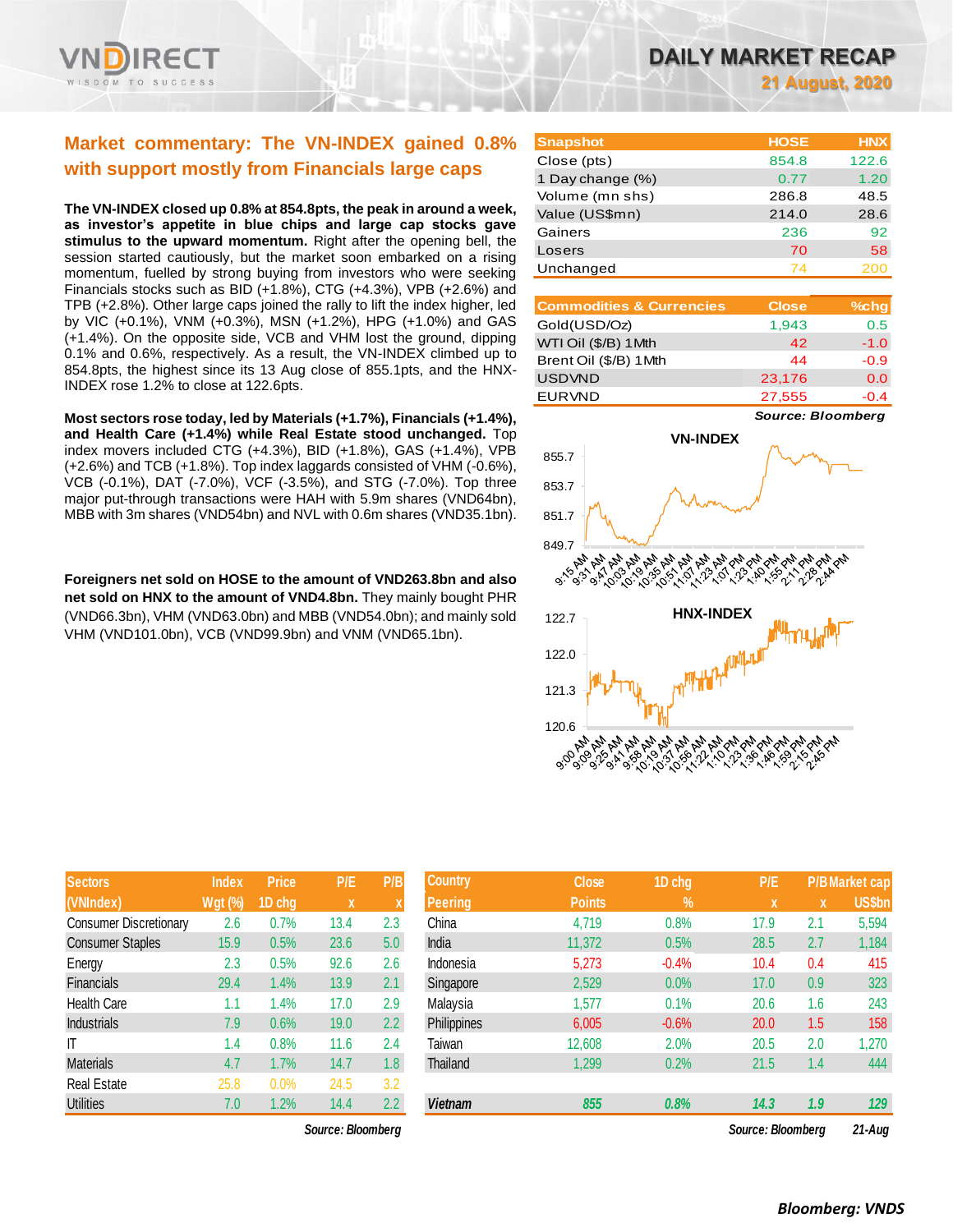

## **Market News**

#### **Oil extends decline below US\$43 with demand headwinds mounting**

Oil fell as the coronavirus pandemic continues to cloud the demand outlook. Europe's economy unexpectedly lost momentum this month, causing concerns over energy consumption and showcasing the challenge to growth. The region is battling to control a new spike in virus cases while trying to avoid renewed lockdowns. Since prices touched a five-month high at the start of this month, U.S. crude futures have barely moved, trading in a US\$2.50 range. This week the Federal Reserve and OPEC+ cast doubt on the outlook for the global economy and oil demand respectively. Still, prices are set to eke out a gain for the week after data earlier showed American crude and gasoline stockpiles shrank. Prices are being kept in check by rising production, particularly from OPEC+ and Canada, "and the demand recovery slowing down markedly," said Helge Andre Martinsen, analyst at DNB Bank ASA. *(Bloomberg)*

#### **Ministry to halt Vietnam's market trading in emergency cases**

If serious turbulence is caused by large-scale sell-offs and considered a threat to the security of the equity market, the Ministry of Finance will have to switch the market off. In a written response to the Vietnam Financial Advisory Association, the Ministry of Finance said amid the prolonged COVID-19 pandemic and rising tensions between the world's largest economies, global stock markets were becoming more vulnerable and sensitive to bad news. "Using technical solutions to intervene in the stock market did not help prevent the market's decline and also affects the confidence of investors, therefore under normal circumstances, the government should not intervene in stock trading to ensure the market's smooth operation and transparency," the ministry said. However, in emergencies, if the market falls too much in a trading day due to unexpected negative news impacting overall sentiment, the ministry would have to halt stock trading to calm the market down. According to the finance ministry, market turbulence caused by large-scale sell-offs is considered a threat to the security of the equity market. The reasons for such a sell-off may come from bad news from international markets, the dissolution or insolvency of a company, or changes of regulations. Aside from halting the market, the finance ministry would also ask stock exchanges to adjust the trading time and change the daily trading limit of stock prices to prevent the market from plunging. Stock price adjustments have been applied in volatile periods of the stock market, most recently in the financial crisis in 2008. This acted as an "emergency" solution, helping stop the downtrend of the market. But its effectiveness did not prolong so it was just a short-term solution, the ministry said. The ministry also said halting trading was an extreme solution, only applied in very special cases. For example, the ministry had to shut down the Ho Chi Minh City Stock Exchange (HoSE) on January 23-24, 2018 due to a technical problem with its system.

#### Extend fee cut regulation

The finance ministry will also extend the validity for the fee exemption regulation until June next year, scheduled to be applied from March to August 31 this year. Under Circular 14/2020/TT-BTC issued on March 18, the ministry announced it would cut the fees of nine securities services and exempt fees for six others from March 19 as part of efforts to support the stock market amid the negative impact of the COVID-19 pandemic. The cut and exemption will now be extended till June 30 next year. *(Vietnamnet.vn)*

#### **Notable Corporate Events**

**Gemadept Corporation (GMD VN, HOSE) - Dividend payment:** GMD has set 4 Sep to be the record date for paying the 2019 cash dividend of VND1,000/share, a company statement said. The payment will be made on 23 Sep. *(Ndh.vn)*

*<to be continued>*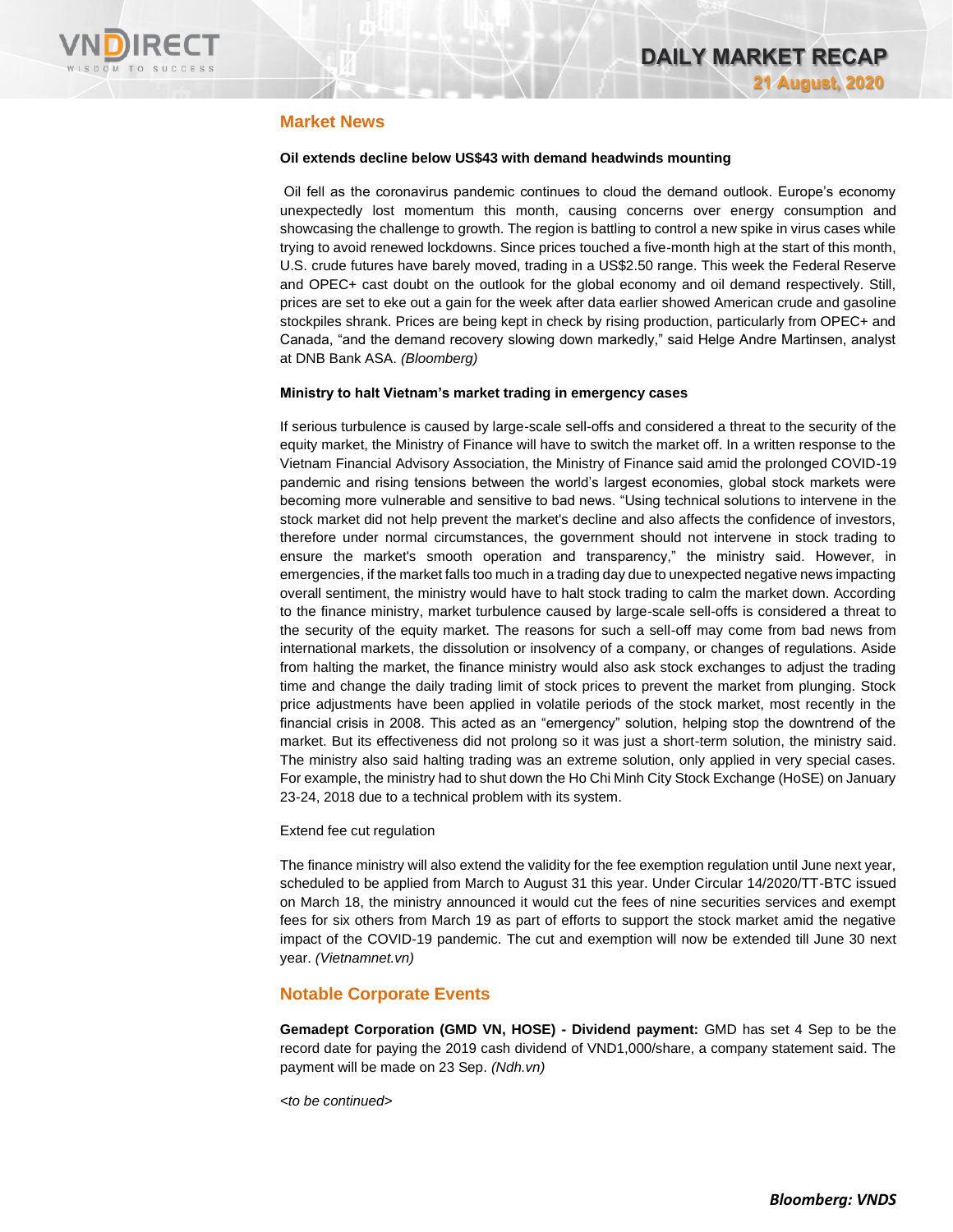#### VN **RECT** WISDOM TO SUCCESS

# **DAILY MARKET RECAP 21 August, 2020**

## **COVERAGE SUMMARY**

|               |                    | <b>Adjusted target</b> |                       |               |                      |                      |
|---------------|--------------------|------------------------|-----------------------|---------------|----------------------|----------------------|
| <b>Ticker</b> | <b>Close price</b> |                        | <b>Dividend yield</b> | <b>Upside</b> | <b>Recomendation</b> | <b>Latest report</b> |
|               |                    | price                  |                       |               |                      |                      |
| PC1           |                    |                        |                       | $-8.8%$       | <b>HOLD</b>          |                      |
|               | 18,850             | 17,200                 | 0.0%                  |               |                      | Link                 |
| <b>LPB</b>    | 9,000              | 10,000                 | 0.0%                  | 11.1%         | <b>HOLD</b>          | Link                 |
|               |                    |                        |                       |               |                      |                      |
| NLG           | 27,200             | 39,600                 | 2.7%                  | 48.3%         | <b>ADD</b>           | $Link$               |
|               |                    |                        |                       |               |                      |                      |
| <b>ACV</b>    | 55,100             | 79,400                 | 1.4%                  | 45.5%         | <b>ADD</b>           | $Link$               |
| <b>DPM</b>    | 15,400             | 15,800                 | 8.7%                  | 11.3%         | <b>HOLD</b>          | $Link$               |
|               |                    |                        |                       |               |                      |                      |
| QNS           | 32,800             | 44,300                 | 2.2%                  | 37.2%         | ADD                  | $Link$               |
|               |                    |                        |                       |               |                      |                      |
| <b>LTG</b>    | 20,400             | 27,300                 | 9.4%                  | 43.2%         | ADD                  | Link                 |
| VCB           | 82,900             | 86,200                 | 1.2%                  | 5.2%          | <b>HOLD</b>          | Link                 |
|               |                    |                        |                       |               |                      |                      |
| MBB           | 17,300             | 26,200                 | 5.7%                  | 57.1%         | <b>ADD</b>           | $Link$               |
|               |                    |                        |                       |               |                      |                      |
| <b>VPB</b>    | 21,900             | 25,000                 | 0.0%                  | 14.2%         | <b>HOLD</b>          | Link                 |
| <b>TCM</b>    | 22,600             | 28,200                 | 2.5%                  | 27.3%         | ADD                  | $Link$               |
|               |                    |                        |                       |               |                      |                      |
| <b>HPG</b>    | 24,350             | 27,300                 | 2.1%                  | 14.2%         | <b>HOLD</b>          | Link                 |
|               |                    |                        |                       |               |                      |                      |
| <b>PVT</b>    | 10,900             | 14,400                 | 12.0%                 | 44.1%         | ADD                  | Link                 |
| <b>STK</b>    | 14,750             | 22,400                 | 10.3%                 | 62.2%         | ADD                  | Link                 |
|               |                    |                        |                       |               |                      |                      |
| <b>PNJ</b>    | 56,300             | 78,800                 | 3.2%                  | 43.2%         | ADD                  | Link                 |
|               |                    |                        |                       |               |                      |                      |
| <b>KDH</b>    | 23,850             | 28,300                 | 2.5%                  | 21.1%         | ADD                  | Link                 |
| <b>DCM</b>    | 9,030              | 8,900                  | 10.9%                 | 9.5%          | <b>HOLD</b>          | $Link$               |
|               |                    |                        |                       |               |                      |                      |
| <b>VTP</b>    | 138,300            | 111,000                | 1.8%                  | $-18.0%$      | <b>REDUCE</b>        | Link                 |
|               |                    |                        |                       |               |                      |                      |
| ACB           | 21,200             | 28,500                 | 3.3%                  | 37.7%         | ADD                  | Link                 |
| GAS           | 72,000             | 70,000                 | 5.8%                  | 3.1%          | <b>HOLD</b>          | $Link$               |
|               |                    |                        |                       |               |                      |                      |
| <b>PVS</b>    | 12,200             | 16,500                 | 8.0%                  | 43.3%         | ADD                  | $Link$               |
|               |                    |                        |                       |               |                      |                      |
| <b>PVD</b>    | 10,450             | 11,700                 | 0.0%                  | 12.0%         | <b>HOLD</b>          | Link                 |
| <b>MSH</b>    | 29,600             | 51,600                 | 14.3%                 | 88.6%         | ADD                  | $Link$               |
|               |                    |                        |                       |               |                      |                      |
| <b>MWG</b>    | 82,000             | 138,400                | 3.5%                  | 72.3%         | ADD                  | $Link$               |
|               |                    |                        |                       |               |                      |                      |
| <b>POW</b>    | 10,050             | 13,600                 | 0.0%                  | 35.3%         | ADD                  | Link                 |
| <b>TCB</b>    | 20,350             | 27,400                 | 0.0%                  | 34.6%         | ADD                  | $Link$               |
|               |                    |                        |                       |               |                      |                      |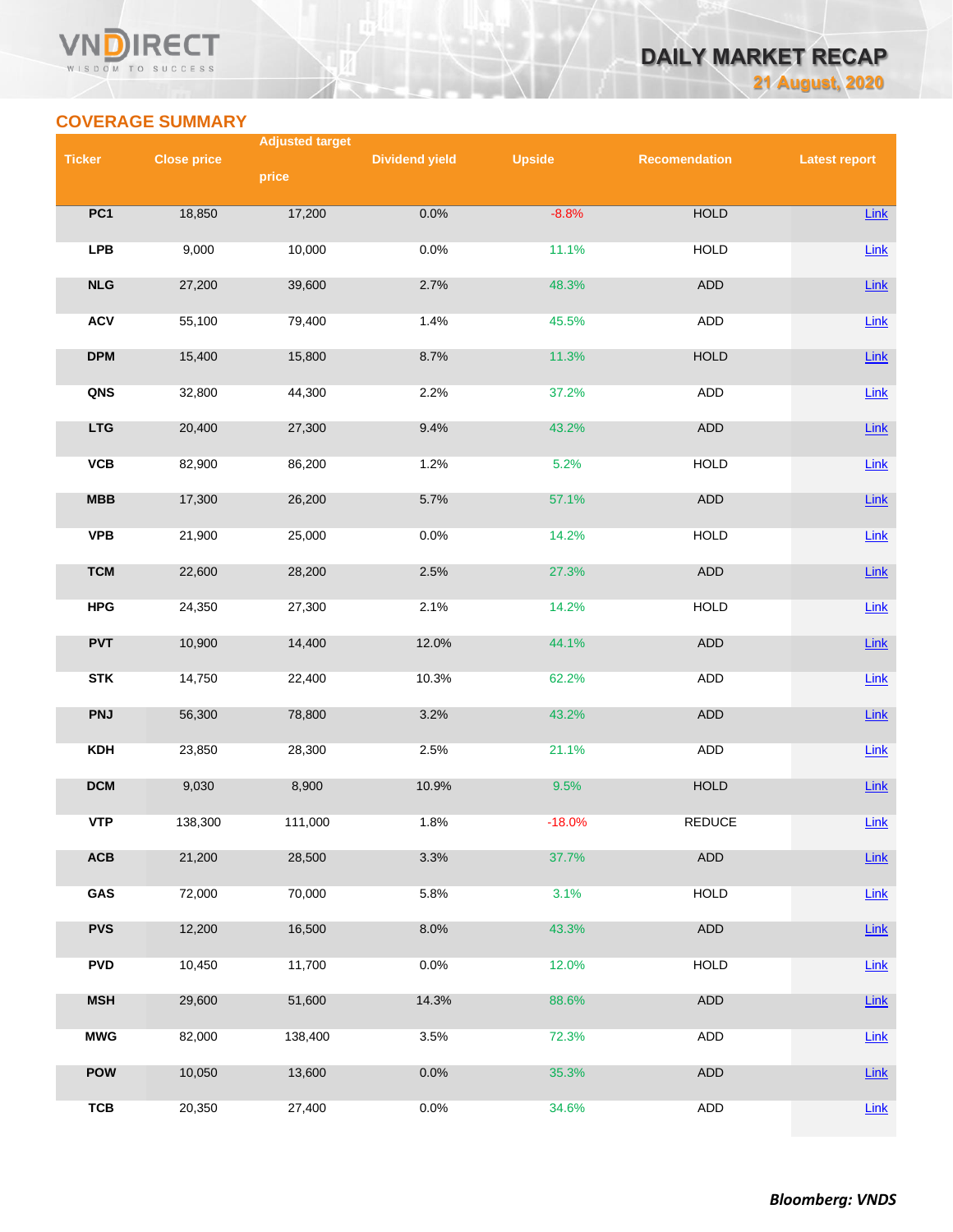

# **DAILY MARKET RECAP**

**21 August, 2020**

|               |                    | <b>Adjusted target</b> |                       |               |                      |                      |
|---------------|--------------------|------------------------|-----------------------|---------------|----------------------|----------------------|
| <b>Ticker</b> | <b>Close price</b> |                        | <b>Dividend yield</b> | <b>Upside</b> | <b>Recomendation</b> | <b>Latest report</b> |
|               |                    | price                  |                       |               |                      |                      |
|               |                    |                        |                       |               |                      |                      |
| <b>PPC</b>    | 23,450             | 27,400                 | 9.6%                  | 26.4%         | ADD                  | Link                 |
|               |                    |                        |                       |               |                      |                      |
| <b>VIB</b>    | 21,200             | 23,800                 | 0.0%                  | 12.3%         | <b>HOLD</b>          | Link                 |
|               |                    |                        |                       |               |                      |                      |
| <b>KBC</b>    | 13,800             | 17,500                 | 0.0%                  | 26.8%         | <b>ADD</b>           | $Link$               |
|               |                    |                        |                       |               |                      |                      |
| <b>VNM</b>    | 115,600            | 131,000                | 5.4%                  | 18.8%         | ADD                  | Link                 |
|               |                    |                        |                       |               |                      |                      |
| <b>VHM</b>    | 79,500             | 104,300                | 1.4%                  | 32.6%         | <b>ADD</b>           | Link                 |
|               |                    |                        |                       |               |                      |                      |
| <b>VJC</b>    | 99,600             | 103,400                | 0.9%                  | 4.7%          | <b>HOLD</b>          | Link                 |
|               |                    |                        |                       |               |                      |                      |
| <b>VHC</b>    |                    |                        |                       |               | <b>HOLD</b>          |                      |
|               | 38,700             | 39,700                 | 3.2%                  | 5.8%          |                      | $Link$               |
| <b>VRE</b>    | 26,500             | 38,000                 | 0.0%                  | 43.4%         | ADD                  |                      |
|               |                    |                        |                       |               |                      | $Link$               |
|               |                    |                        |                       |               |                      |                      |
| <b>GMD</b>    | 22,950             | 29,500                 | 0.0%                  | 28.5%         | <b>ADD</b>           | $Link$               |
|               |                    |                        |                       |               |                      |                      |
| <b>DBC</b>    | 48,150             | 52,300                 | 3.1%                  | 11.7%         | <b>HOLD</b>          | $Link$               |
|               |                    |                        |                       |               |                      |                      |
| <b>FPT</b>    | 47,400             | 61,700                 | 4.7%                  | 34.9%         | <b>ADD</b>           | $Link$               |
|               |                    |                        |                       |               |                      |                      |
| <b>MML</b>    | 42,400             | 73,700                 | 0.0%                  | 73.8%         | ADD                  | Link                 |
|               |                    |                        |                       |               |                      |                      |
| CRE           | 22,100             | 22,000                 | 4.5%                  | 4.0%          | <b>HOLD</b>          | $Link$               |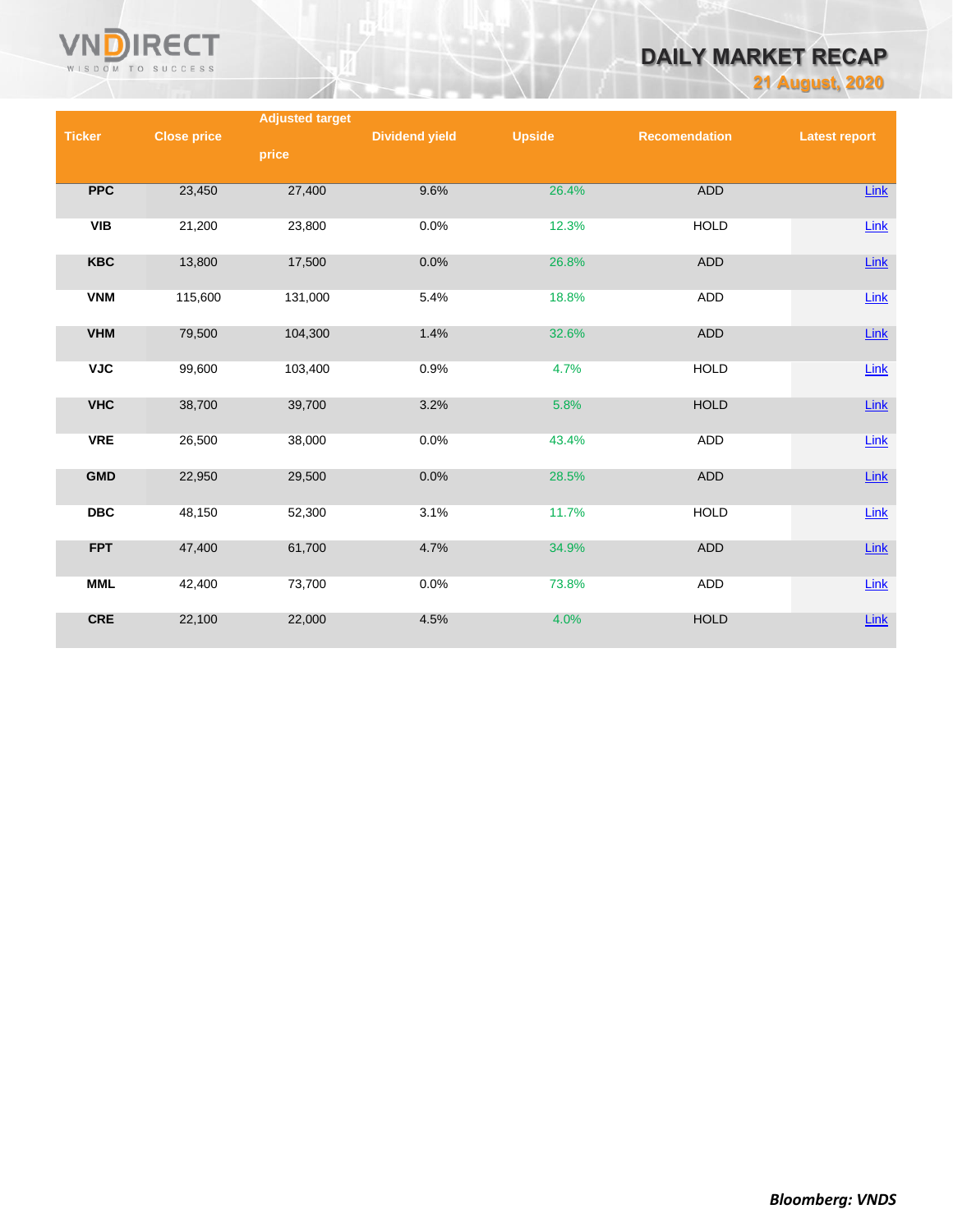## **MARKET MOVEMENTS**

WISDOM TO SUCCESS

NП

**RECT** 

| <b>HOSE</b>        |              |       |      |               |              |  |  |  |
|--------------------|--------------|-------|------|---------------|--------------|--|--|--|
| <b>Top gainers</b> |              |       |      |               | <b>VND</b>   |  |  |  |
| <b>Ticker</b>      | Last         | Cha   | %chq | Vol.          | <b>Index</b> |  |  |  |
|                    | <b>Price</b> |       |      |               | impact       |  |  |  |
| HID                | 2,450        | 160   | 6.99 | 162,580       | 0.003        |  |  |  |
| <b>TAC</b>         | 42,250       | 2,750 | 6.96 | 106,610       | 0.027        |  |  |  |
| <b>HAP</b>         | 6,770        | 440   | 6.95 | 6.00MLN       | 0.007        |  |  |  |
| <b>DPM</b>         | 15,400       | 1,000 |      | 6.94 13.08MLN | 0.112        |  |  |  |
| <b>PDN</b>         | 77,000       | 5,000 | 6.94 | 20            | 0.026        |  |  |  |

| <b>Top losers</b> |              |          |         |         | <b>VND</b>   |
|-------------------|--------------|----------|---------|---------|--------------|
| <b>Ticker</b>     | Last         | Cha      | %chq    | Vol.    | <b>Index</b> |
|                   | <b>Price</b> |          |         |         | impact       |
| <b>DAT</b>        | 59,800       | $-4,500$ | $-7.00$ | 2,270   | $-0.059$     |
| <b>STG</b>        | 15,950       | $-1,200$ | $-7.00$ | 152,020 | $-0.034$     |
| <b>VAF</b>        | 10,750       | $-800$   | $-6.93$ | 280     | $-0.009$     |
| <b>VPS</b>        | 15,050       | $-1,100$ | $-6.81$ | 2,570   | $-0.008$     |
| <b>TTE</b>        | 15,300       | $-1,100$ | $-6.71$ | 150     | $-0.009$     |

| <b>Top index movers</b> |              |       |      |         |              |  |  |
|-------------------------|--------------|-------|------|---------|--------------|--|--|
| <b>Ticker</b>           | Last         | Cha   | %chq | Vol.    | <b>Index</b> |  |  |
|                         | <b>Price</b> |       |      |         | impact       |  |  |
| <b>CTG</b>              | 24,300       | 1,000 | 4.29 | 9.58MLN | 1.063        |  |  |
| <b>BID</b>              | 38,950       | 700   | 1.83 | 1.10MLN | 0.804        |  |  |
| <b>GAS</b>              | 72,000       | 1,000 | 1.41 | 494,700 | 0.547        |  |  |
| <b>VPB</b>              | 21,900       | 550   | 2.58 | 6.12MLN | 0.386        |  |  |
| <b>TCB</b>              | 20,350       | 350   | 1.75 | 2.82MLN | 0.350        |  |  |

|               | <b>Top index laggers</b> |          |         |         | <b>VND</b>   |  |
|---------------|--------------------------|----------|---------|---------|--------------|--|
| <b>Ticker</b> | Last                     | Cha      | %chq    | Vol.    | <b>Index</b> |  |
|               | <b>Price</b>             |          |         |         | impact       |  |
| <b>VHM</b>    | 79,500                   | $-500$   | $-0.63$ | 1.07MLN | $-0.478$     |  |
| <b>VCB</b>    | 82,900                   | $-100$   | $-0.12$ | 1.28MLN | $-0.106$     |  |
| <b>DAT</b>    | 59,800                   | $-4,500$ | $-7.00$ | 2.270   | $-0.059$     |  |
| <b>VCF</b>    | 210,000                  | $-7,500$ | $-3.45$ | 10      | $-0.057$     |  |
| <b>STG</b>    | 15,950                   | $-1,200$ | $-7.00$ | 152,020 | $-0.034$     |  |

|                    |              | <b>HOSE</b> |         |               |              |                    |              | <b>HNX</b> |         |        |            |
|--------------------|--------------|-------------|---------|---------------|--------------|--------------------|--------------|------------|---------|--------|------------|
| <b>Top gainers</b> |              |             |         |               | <b>VND</b>   | <b>Top gainers</b> |              |            |         |        | <b>VND</b> |
| Ticker             | Last         | Chg         | $%$ chg | Vol.          | <b>Index</b> | Ticker             | Last         | Chg        | $%$ chg | Vol.   | Index      |
|                    | <b>Price</b> |             |         |               | impact       |                    | <b>Price</b> |            |         |        | impact     |
| HID                | 2,450        | 160         | 6.99    | 162,580       | 0.003        | BII                | 800          | 100        | 14.29   | 28,600 | 0.004      |
| <b>TAC</b>         | 42,250       | 2,750       | 6.96    | 106,610       | 0.027        | <b>FID</b>         | 1,000        | 100        | 11.11   | 4,800  | 0.001      |
| <b>HAP</b>         | 6,770        | 440         | 6.95    | 6.00MLN       | 0.007        | <b>MCO</b>         | 2,200        | 200        | 10.00   | 100    | 0.000      |
| <b>DPM</b>         | 15,400       | 1,000       |         | 6.94 13.08MLN | 0.112        | SD <sub>2</sub>    | 6,600        | 600        | 10.00   | 100    | 0.004      |
| PDN                | 77,000       | 5,000       | 6.94    | 20            | 0.026        | GDW                | 21,000       | 1,900      | 9.95    | 200    | 0.003      |
|                    |              |             |         |               |              |                    |              |            |         |        |            |

| <b>Top losers</b> |              |          |         |         | <b>VND</b>   | <b>Top losers</b> |              |          |          |       | <b>VND</b>   |
|-------------------|--------------|----------|---------|---------|--------------|-------------------|--------------|----------|----------|-------|--------------|
| Ticker            | Last         | Chg      | $%$ chg | Vol.    | <b>Index</b> | Ticker            | Last         | Chg      | $%$ chg  | Vol.  | <b>Index</b> |
|                   | <b>Price</b> |          |         |         | impact       |                   | <b>Price</b> |          |          |       | impact       |
| DAT               | 59.800       | $-4.500$ | $-7.00$ | 2.270   | $-0.059$     | VC1               | 9.000        | $-1.000$ | $-10.00$ | 300   | $-0.003$     |
| <b>STG</b>        | 15.950       | $-1.200$ | $-7.00$ | 152,020 | $-0.034$     | THB               | 10,200       | $-1.100$ | $-9.73$  | 300   | $-0.005$     |
| VAF               | 10.750       | $-800$   | $-6.93$ | 280     | $-0.009$     | <b>PEN</b>        | 4.700        | $-500$   | $-9.62$  | 400   | $-0.002$     |
| <b>VPS</b>        | 15.050       | $-1,100$ | $-6.81$ | 2,570   | $-0.008$     | <b>CTC</b>        | 5,700        | $-600$   | $-9.52$  | 300   | $-0.002$     |
| TTE               | 15,300       | $-1,100$ | $-6.71$ | 150     | $-0.009$     | <b>PPP</b>        | 14,500       | $-1,500$ | $-9.38$  | 3,800 | $-0.004$     |

| <b>Top index movers</b> |              |       |         |         | <b>VND</b>   | <b>Top index movers</b> |              |       |         |         | <b>VND</b>   |
|-------------------------|--------------|-------|---------|---------|--------------|-------------------------|--------------|-------|---------|---------|--------------|
| Ticker                  | Last         | Chg   | $%$ chq | Vol.    | <b>Index</b> | Ticker                  | Last         | Chg   | $%$ chg | Vol.    | <b>Index</b> |
|                         | <b>Price</b> |       |         |         | impact       |                         | <b>Price</b> |       |         |         | impact       |
| CTG                     | 24.300       | 1.000 | 4.29    | 9.58MLN | 1.063        | ACB                     | 21.200       | 400   | 1.92    | 7.39MLN | 0.846        |
| <b>BID</b>              | 38,950       | 700   | 1.83    | 1.10MLN | 0.804        | <b>VCS</b>              | 63,600       | 2,600 | 4.26    | 361,000 | 0.086        |
| GAS                     | 72.000       | 1.000 | 1.41    | 494.700 | 0.547        | <b>PVS</b>              | 12.200       | 200   | 1.67    | 2.07MLN | 0.049        |
| <b>VPB</b>              | 21,900       | 550   | 2.58    | 6.12MLN | 0.386        | <b>SHS</b>              | 11,100       | 200   | 1.83    | 1.65MLN | 0.041        |
| TCB                     | 20.350       | 350   | 1.75    | 2.82MLN | 0.350        | PTI                     | 18.000       | .500  | 9.09    | 200     | 0.031        |

| <b>Top index laggers</b> |              |          |         |         | <b>VND</b>   | Top index laggers |              |          |         |           | <b>VND</b>   |
|--------------------------|--------------|----------|---------|---------|--------------|-------------------|--------------|----------|---------|-----------|--------------|
| Ticker                   | Last         | Chg      | $%$ chq | Vol.    | <b>Index</b> | Ticker            | Last         | Chg      | $%$ chg | Vol.      | <b>Index</b> |
|                          | <b>Price</b> |          |         |         | impact       |                   | <b>Price</b> |          |         |           | impact       |
| VHM                      | 79.500       | $-500$   | $-0.63$ | 1.07MLN | $-0.478$     | DST               | 7.100        | $-700$   | $-8.97$ | $.11$ MLN | $-0.021$     |
| <b>VCB</b>               | 82,900       | $-100$   | $-0.12$ | 1.28MLN | $-0.106$     | <b>IDV</b>        | 51,000       | $-2,000$ | $-3.77$ | 28,900    | $-0.019$     |
| Dat                      | 59.800       | $-4.500$ | $-7.00$ | 2.270   | $-0.059$     | <b>API</b>        | 9.600        | $-900$   | $-8.57$ | 1.400     | $-0.012$     |
| <b>VCF</b>               | 210,000      | $-7,500$ | $-3.45$ | 10      | $-0.057$     | <b>DHT</b>        | 59,500       | $-500$   | $-0.83$ | 44.600    | $-0.008$     |
| <b>STG</b>               | 15,950       | $-1,200$ | $-7.00$ | 152.020 | $-0.034$     | VCG               | 32,000       | $-100$   | $-0.31$ | 453.400   | $-0.007$     |
|                          |              |          |         |         |              |                   |              |          |         |           |              |

| Top liquidity |                      |       |         |                 | <b>VND</b>             | <b>Top liquidity</b> |                      |       |         |                   | <b>VND</b>             |
|---------------|----------------------|-------|---------|-----------------|------------------------|----------------------|----------------------|-------|---------|-------------------|------------------------|
| <b>Ticker</b> | Last<br><b>Price</b> | Chg   | $%$ chg | Val.<br>(VNDbn) | <b>Index</b><br>impact | Ticker               | Last<br><b>Price</b> | Chg   | $%$ chg | Val.<br>(VNDbn)   | <b>Index</b><br>impact |
| <b>CTG</b>    | 24,300               | 1,000 | 4.29    | 231             | 1.063                  | <b>ACB</b>           | 21.200               | 400   | 1.92    | 155               | 0.846                  |
| <b>HPG</b>    | 24,350               | 250   | 1.04    | 216             | 0.197                  | <b>SHB</b>           | 13,400               | 0     | 0.00    | 36                | 0.000                  |
| <b>DPM</b>    | 15,400               | 1,000 | 6.94    | 198             | 0.112                  | <b>PVS</b>           | 12,200               | 200   | 1.67    | 25                | 0.049                  |
| <b>DBC</b>    | 48,150               | 1,650 | 3.55    | 148             | 0.049                  | <b>VCS</b>           | 63,600               | 2,600 | 4.26    | 23                | 0.086                  |
| <b>STB</b>    | 11,050               | 400   | 3.76    | 141             | 0.215                  | <b>NVB</b>           | 8,300                | 0     | 0.00    | 22                | 0.000                  |
|               |                      |       |         |                 |                        |                      |                      |       |         | Source: Bloomberg |                        |

*Source: Bloomberg*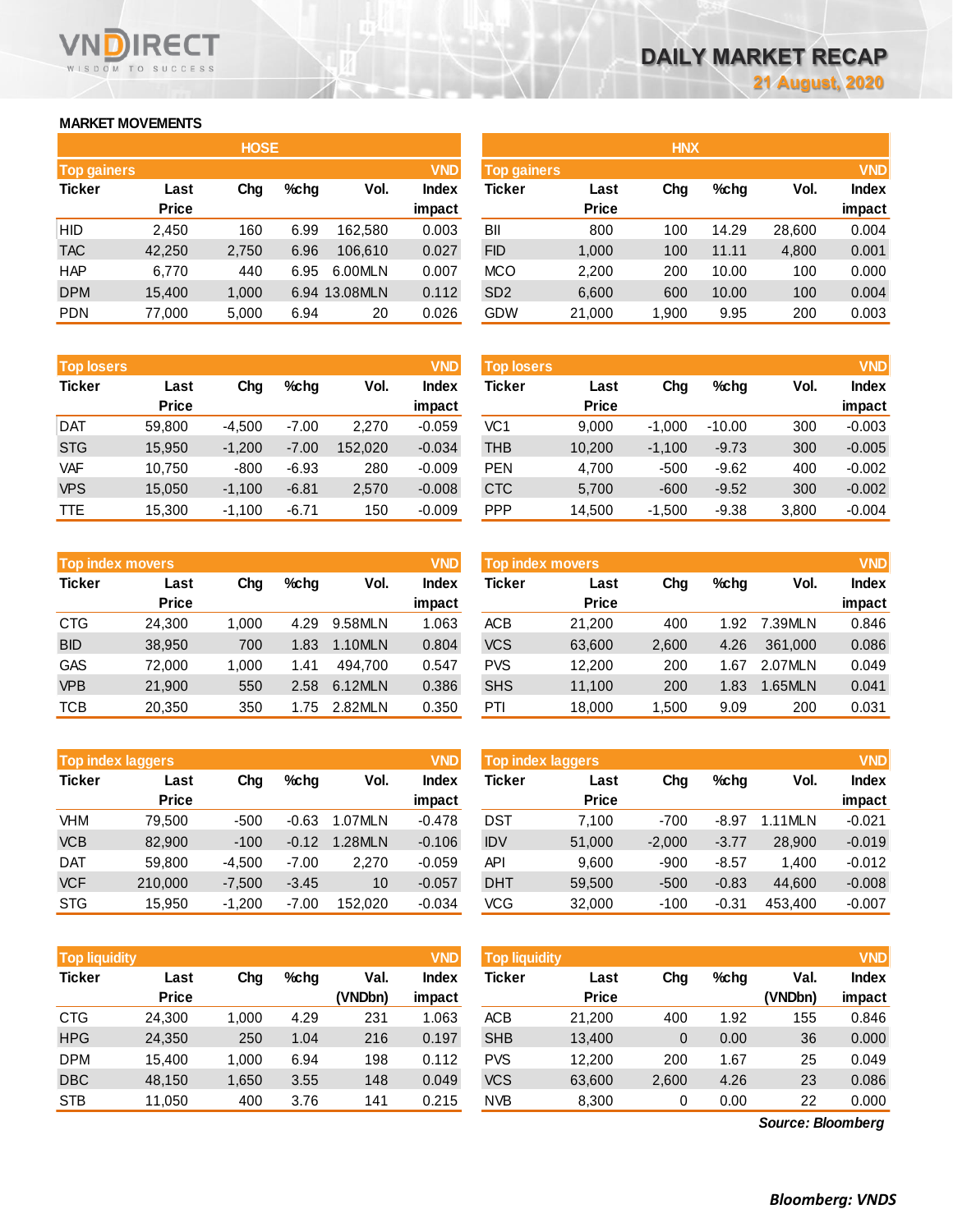

### **FOREIGN ACTIVITIES**

| Volume (Mn'shs)       | <b>HOSE</b> | <b>HNX</b> | Value (VND'bn)        | <b>HOSE</b> | <b>HNX</b> |
|-----------------------|-------------|------------|-----------------------|-------------|------------|
| <b>BUY</b>            | 14.0        | 0.2        | <b>BUY</b>            | 395.3       | 1.8        |
| % of market           | 5.0%        | 0.3%       | % of market           | 8.1%        | 0.3%       |
| <b>SELL</b>           | 19.1        | 1.0        | <b>SELL</b>           | 659.1       | 6.5        |
| % of market           | 6.9%        | 2.1%       | % of market           | 13.5%       | $1.0\%$    |
| <b>NET BUY (SELL)</b> | (5.1)       | (0.8)      | <b>NET BUY (SELL)</b> | (263.8)     | (4.8)      |

*Source: HSX, HNX*

#### **Foreign net buy/sell (30 days) in VND'bn**



## **YTD ACCUMULATION**

|                         | <b>HOSE</b> | <b>HNX</b> | Value (VND'bn)        | <b>HOSE</b> | <b>HNX</b>                            |
|-------------------------|-------------|------------|-----------------------|-------------|---------------------------------------|
| <b>Volume (MIn'shs)</b> |             |            |                       |             |                                       |
| <b>BUY</b>              | 2,899.4     | 90.9       | <b>BUY</b>            | 109,810.3   | 1,258.0                               |
| % of market             | 6.6%        | $1.1\%$    | % of market           | 14.6%       | 0.7%                                  |
| <b>SELL</b>             | 3,717.3     | 322.7      | SELL                  | 112,631.0   | 3,431.9                               |
| % of market             | 8.4%        | 3.8%       | % of market           | 15.0%       | 2.0%                                  |
| <b>NET BUY (SELL)</b>   | (817.9)     | (231.8)    | <b>NET BUY (SELL)</b> | (2,820.7)   | (2, 173.8)<br><b>Source: HSX, HNX</b> |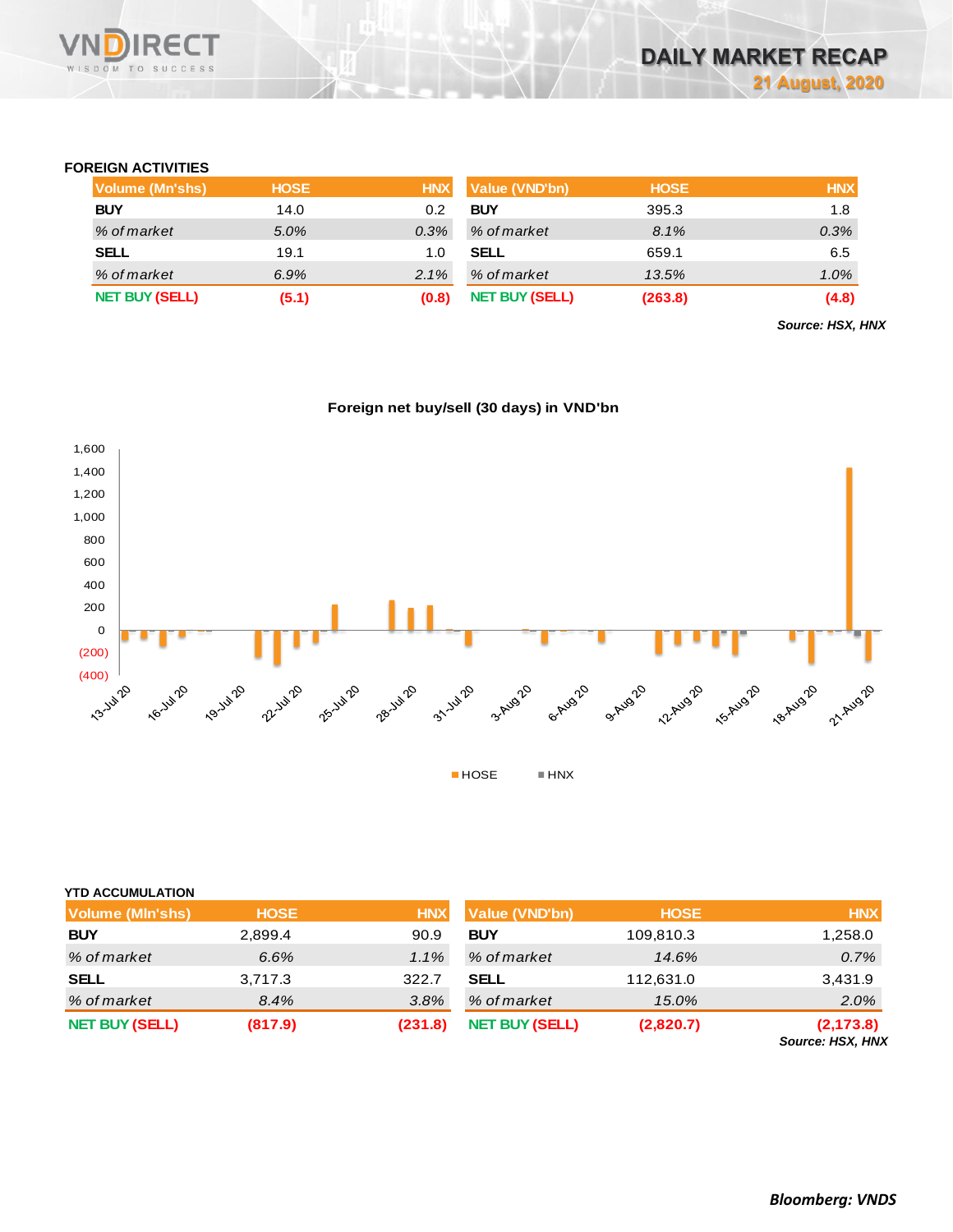## **FOREIGN ACTIVITIES**

WISDOM TO SUCCESS

RECT

|               |                               | <b>HOSE</b> |         |       |                        | <b>HNX</b>    |                               |       |      |       |                 |
|---------------|-------------------------------|-------------|---------|-------|------------------------|---------------|-------------------------------|-------|------|-------|-----------------|
|               | Top buy by foreigners (value) |             |         |       | <b>VND'bn</b>          |               | Top buy by foreigners (value) |       |      |       | <b>VND'bn</b>   |
| <b>Ticker</b> | Last<br><b>Price</b>          | Chg         | %chg    | Value | <b>Index</b><br>impact | <b>Ticker</b> | Last<br><b>Price</b>          | Chg   | %chg | Value | Index<br>impact |
| <b>PHR</b>    | 58,900                        | 1,300       | 2.26    | 66.3  | 0.050                  | <b>BVS</b>    | 9,900                         | 0     | 0.00 | 0.6   | 0.000           |
| <b>VHM</b>    | 79,500                        | $-500$      | $-0.63$ | 63.0  | $-0.478$               | <b>TDN</b>    | 6,600                         | 100   | 1.54 | 0.2   | 0.000           |
| <b>MBB</b>    | 17,300                        | 250         | 1.47    | 54.0  | 0.174                  | <b>WCS</b>    | 199,500                       | 5,500 | 2.84 | 0.2   | 0.000           |
| <b>VCB</b>    | 82,900                        | $-100$      | $-0.12$ | 28.0  | $-0.106$               | <b>EID</b>    | 11,300                        | 300   | 2.73 | 0.2   | 0.000           |
| <b>KDH</b>    | 23,850                        | 550         | 2.36    | 17.0  | 0.086                  | <b>PVI</b>    | 33,400                        | 0     | 0.00 | 0.1   | 0.000           |

|               | Top sell by foreigners (value) |        |         |       |          | Top sell by foreigners (value), |              |     |      |       | <b>VND'bn</b> |
|---------------|--------------------------------|--------|---------|-------|----------|---------------------------------|--------------|-----|------|-------|---------------|
| <b>Ticker</b> | Last                           | Chg    | %chg    | Value | Index    | Ticker                          | Last         | Chg | %chg | Value | Index         |
|               | <b>Price</b>                   |        |         |       | impact   |                                 | <b>Price</b> |     |      |       | impact        |
| VHM           | 79,500                         | $-500$ | $-0.63$ | 101.0 | $-0.478$ | <b>BVS</b>                      | 9,900        | 0   | 0.00 | 1.3   | 0.000         |
| <b>VCB</b>    | 82,900                         | $-100$ | $-0.12$ | 99.9  | $-0.106$ | <b>SDT</b>                      | 4,000        | 300 | 8.11 | 1.1   | 0.000         |
| <b>VNM</b>    | 115,600                        | 400    | 0.35    | 65.1  | 0.199    | <b>PVS</b>                      | 12,200       | 200 | 1.67 | 1.1   | 0.000         |
| <b>MBB</b>    | 17,300                         | 250    | 1.47    | 54.0  | 0.174    | SD <sub>6</sub>                 | 2,600        | 200 | 8.33 | 0.6   | 0.000         |
| <b>HPG</b>    | 24,350                         | 250    | 1.04    | 38.3  | 0.197    | <b>SHS</b>                      | 11,100       | 200 | 1.83 | 0.5   | 0.000         |

|               | Top net buy by foreigners (value) |       |      |       |                 | Top net buy by foreigners (value) |                      | <b>VND'bn</b> |         |       |                        |
|---------------|-----------------------------------|-------|------|-------|-----------------|-----------------------------------|----------------------|---------------|---------|-------|------------------------|
| <b>Ticker</b> | Last<br><b>Price</b>              | Chg   | %chg | Value | Index<br>impact | Ticker                            | Last<br><b>Price</b> | Chg           | %chg    | Value | <b>Index</b><br>impact |
| PHR           | 58,900                            | 1,300 | 2.26 | 61.5  | 0.050           | TDN                               | 6,600                | 100           | 1.54    | 0.2   | 0.000                  |
| <b>KSB</b>    | 27,850                            | 1,350 | 5.09 | 11.1  | 0.021           | <b>EID</b>                        | 11,300               | 300           | 2.73    | 0.1   | 0.000                  |
| <b>DPM</b>    | 15,400                            | 1,000 | 6.94 | 8.1   | 0.112           | AMV                               | 16,200               | 200           | 1.25    | 0.1   | 0.000                  |
| <b>GVR</b>    | 11,850                            | 150   | 1.28 | 5.2   | 0.171           | <b>WCS</b>                        | 199,500              | 5,500         | 2.84    | 0.1   | 0.000                  |
| <b>STB</b>    | 11.050                            | 400   | 3.76 | 4.6   | 0.215           | TIG                               | 6,200                | $-100$        | $-1.59$ | 0.1   | 0.000                  |

|               | Top net sell by foreigners (value) |        |         |         |                 | Top net sell by foreigners (value) | <b>VND'bn</b>        |     |      |         |                        |
|---------------|------------------------------------|--------|---------|---------|-----------------|------------------------------------|----------------------|-----|------|---------|------------------------|
| <b>Ticker</b> | Last<br><b>Price</b>               | Chg    | %chg    | Value   | Index<br>impact | Ticker                             | Last<br><b>Price</b> | Chg | %chg | Value   | <b>Index</b><br>impact |
| <b>VCB</b>    | 82,900                             | $-100$ | $-0.12$ | $-71.9$ | $-0.106$        | <b>SDT</b>                         | 4,000                | 300 | 8.11 | $-1.07$ | 0.000                  |
|               |                                    |        |         |         |                 |                                    |                      |     |      |         |                        |
| <b>VNM</b>    | 115,600                            | 400    | 0.35    | $-54.0$ | 0.199           | <b>PVS</b>                         | 12,200               | 200 | 1.67 | $-1.06$ | 0.000                  |
| VHM           | 79,500                             | $-500$ | $-0.63$ | $-38.0$ | $-0.478$        | <b>BVS</b>                         | 9,900                | 0   | 0.00 | $-0.72$ | 0.000                  |
| <b>HPG</b>    | 24,350                             | 250    | 1.04    | $-30.6$ | 0.197           | SD <sub>6</sub>                    | 2,600                | 200 | 8.33 | $-0.56$ | 0.000                  |
| <b>VIC</b>    | 86,100                             | 100    | 0.12    | $-25.7$ | 0.097           | <b>SHS</b>                         | 11.100               | 200 | 1.83 | $-0.49$ | 0.000                  |

*21-Aug-20*

*Source: Bloomberg, HOSE, HNX*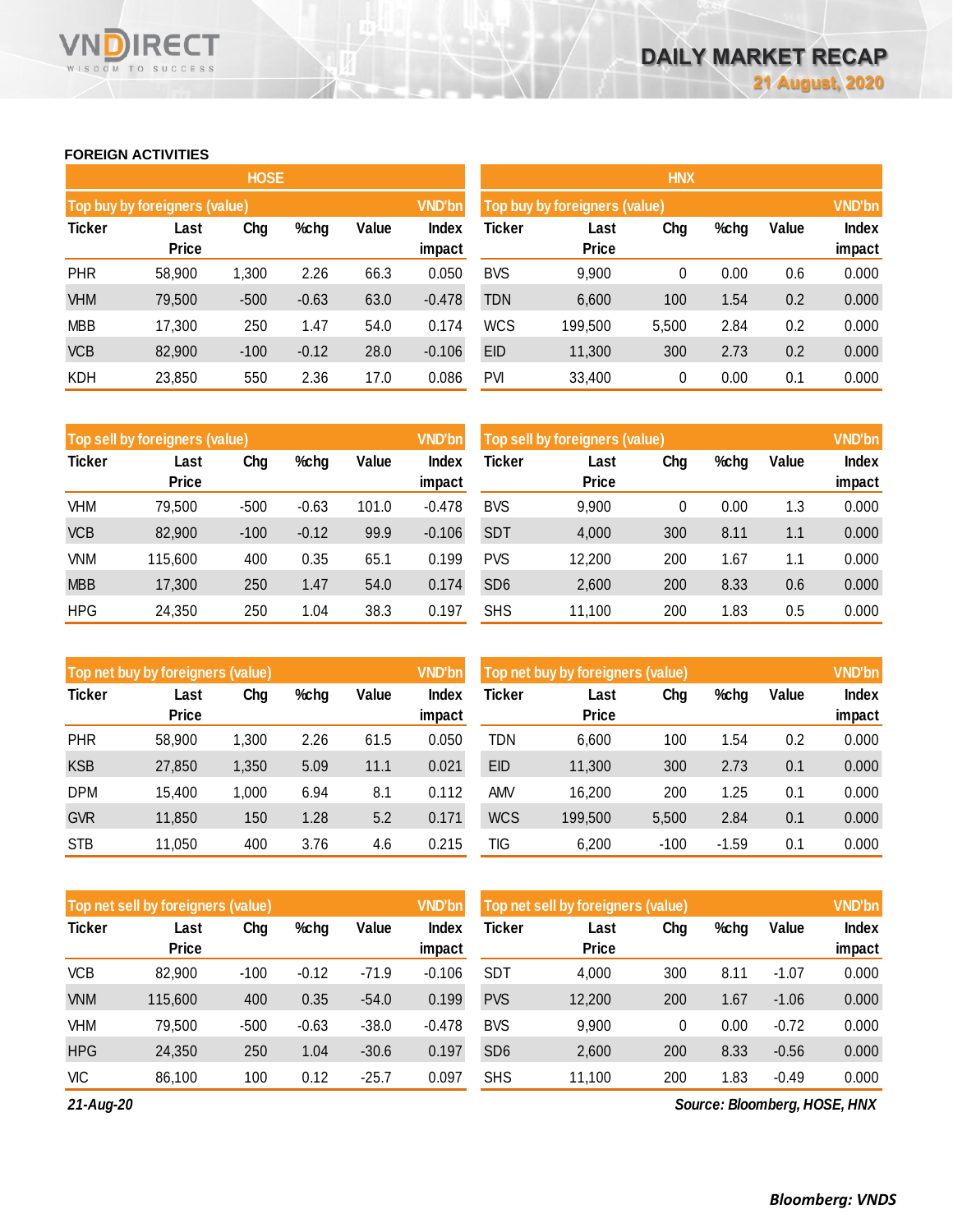## **TOP 60 MARKET CAP STOCKS SNAPSHOT ON HOSE**

ECT

WISDOM TO SUCCESS

| No. Ticker             | <b>Price</b><br><b>VND</b> | 1M               | Price change (%)<br>3M | 6M             | <b>US\$mln</b> | Mkt. Cap Outs. Vol. Float ratio<br><b>M</b> In'shs | $\%$         |              | Avail. Fil Ave. daily vol.<br>$% (30 \, \text{days-shs})$ | P/E<br>$\pmb{\chi}$      | P/B<br>$\pmb{\chi}$ | <b>ROE</b><br>$\%$ | <b>ROA</b><br>$\frac{9}{6}$ |
|------------------------|----------------------------|------------------|------------------------|----------------|----------------|----------------------------------------------------|--------------|--------------|-----------------------------------------------------------|--------------------------|---------------------|--------------------|-----------------------------|
| 1 VCB VM               | 82,900                     | 0.5              | 2.1                    | $-6.9$         | 13,267         | 3,709                                              | 25.2         | 6.3          | 730,246                                                   | 16.9                     | 3.4                 | 22.0               | 1.6                         |
| 2 VIC VM               | 86,100                     | $-4.5$           | $-12.1$                | $-21.7$        | 12,566         | 3,382                                              | 23.2         | 22.8         | 407,804                                                   | 38.2                     | 3.6                 | 9.3                | 1.9                         |
| 3 VHM VM               | 79,500                     | 0.9              | 1.9                    | $-7.7$         | 11,284         | 3,290                                              | 23.4         | 28.3         | 1,597,539                                                 | 11.7                     | 3.8                 | 37.0               | 12.3                        |
| 4 VNM VM               | 115,600                    | $-0.3$           | 0.5                    | 6.5            | 8,686          | 1,741                                              | 71.2         | 41.3         | 1,131,586                                                 | 20.9                     | 6.7                 | 33.0               | 23.9                        |
| 5 BID VM               | 38,950                     | $-4.5$           | $-1.9$                 | $-21.3$        | 6,759          | 4,022                                              | 19.0         | 12.3         | 802,751                                                   | 18.3                     | 2.0                 | 12.3               | 0.6                         |
| 6 GAS VM               | 72,000                     | 1.4              | $-4.0$                 | $-15.7$        | 5,946          | 1,914                                              | 4.2          | 45.7         | 582,413                                                   | 13.9                     | 2.6                 | 20.5               | 15.0                        |
| 7 SAB VM               | 179,600                    | $-5.6$           | 2.0                    | $-0.6$         | 4,970          | 641                                                | 10.4         | 36.8         | 169,109                                                   | 28.4                     | 6.2                 | 23.7               | 17.0                        |
| 8 CTG VM               | 24,300                     | 1.9              | 5.9                    | $-6.0$         | 3,904          | 3,723                                              | 35.5         | 0.0          | 3,954,819                                                 | 8.1                      | 1.1                 | 14.6               | 0.9                         |
| 9 HPG VM               | 24,350                     | 4.0              | 10.3                   | 24.1           | 3,481          | 3,313                                              | 52.9         | 15.9         | 13,284,630                                                | 9.3                      | 1.5                 | 18.1               | 8.5                         |
| 10 TCB VM<br>11 MSN VM | 20,350<br>52,600           | $-0.7$<br>$-3.8$ | $-7.5$<br>$-17.6$      | $-11.9$        | 3,073<br>2,666 | 3,500                                              | 70.0<br>36.8 | 0.0          | 1,772,791<br>1,211,026                                    | 6.6<br>16.2              | 1.1<br>2.7          | 17.6<br>13.9       | 2.9                         |
| 12 NVL VM              | 63,000                     | 1.1              | 17.8                   | $-0.8$<br>16.7 | 2,637          | 1,175<br>970                                       | 28.9         | 10.4<br>32.4 | 1,330,297                                                 | 15.9                     | 2.7                 | 17.8               | 4.4<br>4.4                  |
| 13 VREVM               | 26,500                     | 0.8              | 0.8                    | $-13.7$        | 2,598          | 2,272                                              | 39.7         | 18.3         | 2,226,314                                                 | 25.1                     | 2.2                 | 8.9                | 6.4                         |
| 14 PLX VM              | 46,550                     | 1.4              | $-1.0$                 | $-11.8$        | 2,422          | 1,206                                              | 10.0         | 5.3          | 504,414                                                   | 105.6                    | 2.9                 | 3.2                | 1.1                         |
| 15 VPB VM              | 21,900                     | $-3.7$           | $-11.3$                | $-24.0$        | 2,304          | 2,438                                              | 73.4         | 0.0          | 3,098,201                                                 | 5.3                      | 1.1                 | 23.5               | 2.7                         |
| 16 VJC VM              | 99,600                     | $-8.1$           | $-13.4$                | $-22.6$        | 2,251          | 524                                                | 46.2         | 12.2         | 306,287                                                   | 28.7                     | 3.5                 | 12.4               | 4.2                         |
| 17 GVR VM              | 11,850                     | $-0.8$           | $-7.4$                 | <b>N/A</b>     | 2,045          | 4,000                                              | 100.0        | 12.5         | 1,321,774                                                 | 15.4                     | 1.0                 | 6.6                | 4.0                         |
| 18 MBB VM              | 17,300                     | 0.0              | $-1.7$                 | $-18.4$        | 1,800          | 2,411                                              | 67.1         | 0.0          | 3,880,300                                                 | 4.9                      | 1.0                 | 20.7               | 1.9                         |
| 19 FPT VM              | 47,400                     | $-0.8$           | $-3.9$                 | $-0.3$         | 1,603          | 784                                                | 75.5         | 0.0          | 1,439,840                                                 | 11.1                     | 2.5                 | 23.6               | 10.1                        |
| 20 MWG VM              | 82,000                     | $-2.0$           | $-5.7$                 | $-25.9$        | 1,602          | 453                                                | 89.1         | 0.0          | 772,203                                                   | 9.8                      | 2.6                 | 30.3               | 10.5                        |
| 21 HVN VM              | 24,200                     | $-6.6$           | $-11.4$                | $-10.0$        | 1,481          | 1,418                                              | 3.9          | 20.8         | 536,668                                                   | <b>N/A</b>               | 3.0                 | $-38.4$            | $-7.3$                      |
| 22 BVHVM               | 45,850                     | $-1.8$           | $-8.5$                 | $-21.6$        | 1,469          | 742                                                | 31.9         | 20.8         | 565,413                                                   | 28.0                     | 1.7                 | 6.8                | 0.9                         |
| 23 HDB VM              | 27,200                     | 2.4              | 8.6                    | $-4.2$         | 1,134          | 966                                                | 71.3         | 9.2          | 944,831                                                   | 6.4                      | 1.3                 | 21.6               | 1.8                         |
| 24 POW VM              | 10,050                     | 2.3              | $-1.5$                 | $-6.5$         | 1,016          | 2,342                                              | 87.9         | 37.7         | 3,144,937                                                 | 10.9                     | 0.8                 | 8.0                | 3.8                         |
| 25 EIB VM              | 16,950                     | $-2.0$           | $-2.6$                 | $-2.0$         | 899            | 1,229                                              | 94.0         | 0.1          | 208,434                                                   | 29.9                     | 1.3                 | 4.4                | 0.5                         |
| 26 STB VM              | 11,050                     | $-3.9$           | 5.2                    | $-2.2$         | 860            | 1,804                                              | 96.2         | 14.4         | 8,735,201                                                 | 8.2                      | 0.7                 | 9.2                | 0.5                         |
| 27 TPB VM              | 22,000                     | 2.3              | 0.9                    | 3.3            | 775            | 817                                                | 53.4         | 0.0          | 62,017                                                    | 5.3                      | 1.2                 | 26.6               | 2.1                         |
| 28 HNG VM              | 12,600                     | $-10.6$          | $-13.7$                | $-7.4$         | 603            | 1,109                                              | 18.8         | 48.7         | 804,827                                                   | <b>N/A</b>               | 1.5                 | $-17.8$            | $-5.9$                      |
| 29 KDH VM              | 23,850                     | 1.2              | 13.8<br>5.9            | 2.0            | 567            | 551                                                | 79.8<br>5.2  | 5.4          | 523,843                                                   | 12.3                     | 1.7                 | 15.4               | 8.9                         |
| 30 DHG VM<br>31 PNJ VM | 99,000                     | 6.7<br>$-5.2$    | $-12.0$                | 2.3<br>$-32.8$ | 559<br>547     | 131                                                | 71.2         | 45.3<br>0.0  | 12,179                                                    | 19.6                     | 4.1<br>2.7          | 21.2<br>23.6       | 15.9<br>14.1                |
| 32 BHN VM              | 56,300<br>48,000           | $-8.6$           | $-15.2$                | $-22.6$        | 480            | 225<br>232                                         | 0.9          | 31.5         | 487,564<br>7,433                                          | 12.2<br>31.2             | 2.4                 | 7.7                | 4.2                         |
| 33 REE VM              | 35,600                     | 9.0              | 11.9                   | 1.7            | 476            | 310                                                | 57.8         | 0.0          | 479,025                                                   | 7.4                      | 1.1                 | 14.8               | 7.9                         |
| 34 APH VM              | 74,600                     | <b>N/A</b>       | <b>N/A</b>             | <b>N/A</b>     | 472            | 147                                                | 100.0        | 60.2         | <b>N/A</b>                                                | <b>N/A</b>               | 5.0                 | <b>N/A</b>         | <b>N/A</b>                  |
| 35 PDR VM              | 27,450                     | 11.6             | 10.0                   | 19.1           | 439            | 370                                                | 37.2         | 48.2         | 713,979                                                   | 11.2                     | 2.4                 | 23.3               | 7.1                         |
| 36 GEX VM              | 21,200                     | 1.0              | 25.4                   | 13.4           | 430            | 470                                                | 76.4         | 33.3         | 3,865,608                                                 | 15.3                     | 1.6                 | 10.9               | 3.2                         |
| 37 VGC VM              | 22,100                     | 10.2             | 27.0                   | 19.5           | 428            | 448                                                | 34.5         | 39.7         | 751,772                                                   | 16.2                     | 1.5                 | 9.3                | 3.1                         |
| 38 LGC VM              | 47,500                     | $-4.8$           | 9.7                    | 18.8           | 395            | 193                                                | 0.6          | 4.0          | 18,822                                                    | 32.1                     | 2.9                 | 9.5                | 2.6                         |
| 39 SSIVM               | 14,700                     | $-3.6$           | 2.4                    | $-2.3$         | 381            | 601                                                | 83.6         | 51.2         | 4,941,069                                                 | 8.6                      | 0.9                 | 10.7               | 3.8                         |
| 40 SBT VM              | 14,100                     | $-5.7$           | $-6.6$                 | $-35.9$        | 357            | 587                                                | 18.4         | 94.4         | 3,651,371                                                 | 25.1                     | 1.1                 | 5.1                | 2.1                         |
| 41 PHR VM              | 58,900                     | 7.5              | 28.0                   | 24.8           | 344            | 135                                                | 32.4         | 37.0         | 1,494,550                                                 | 10.0                     | 2.7                 | 27.3               | 14.6                        |
| 42 PPC VM              | 23,450                     | $-4.9$           | $-3.7$                 | $-16.3$        | 324            | 321                                                | 24.6         | 32.7         | 135,018                                                   | 6.9                      | 1.2                 | 18.5               | 15.7                        |
| 43 KDC VM              | 36,250                     | 16.2             | 28.8                   | 95.9           | 322            | 206                                                | 62.6         | 76.1         | 606,033                                                   | 126.3                    | 1.3                 | 1.0                | 0.5                         |
| 44 TCH VM              | 20,200                     | $-10.0$          | $-9.0$                 | $-54.8$        | 308            | 353                                                | 50.0         | 44.7         | 3,861,349                                                 | 8.9                      | 1.5                 | 17.0               | 9.0                         |
| 45 VHC VM              | 38,700                     | 2.4              | 14.8                   | 9.9            | 304            | 182                                                | 50.1         | 67.5         | 507,326                                                   | 7.1                      | 1.3                 | 16.6               | 12.6                        |
| 46 GMD VM              | 22,950                     | 17.4             | 18.3                   | 15.6           | 294            | 297                                                | 80.3         | 0.0          | 442,695                                                   | 16.7                     | 1.1                 | 6.7                | 4.4                         |
| 47 NLG VM              | 27,200                     | 7.5              | 15.3                   | 4.6            | 293            | 250                                                | 59.0         | 1.3          | 1,069,535                                                 | 8.2                      | 1.3                 | 17.2               | 7.9                         |
| <b>48 VPIVM</b>        | 41,900                     | 0.7              | $-1.3$                 | $-0.1$         | 289            | 160                                                | 62.6         | 45.9         | 617,518                                                   | 13.1                     | 2.7                 | 21.3               | 5.9                         |
| 49 NT2 VM              | 22,650                     | $-2.4$           | 10.0                   | 11.6           | 281            | 288                                                | 32.3         | 30.5         | 322,301                                                   | 8.4                      | 1.4                 | 18.0               | 10.3                        |
| 50 KBC VM              | 13,800                     | $-8.3$           | 6.2                    | $-8.0$         | 280            | 470                                                | 69.9         | 28.3         | 2,116,791                                                 | 11.1                     | 0.7                 | 6.2                | 3.3                         |
| 51 HPX VM              | 26,500                     | $-2.2$           | $-1.5$                 | 10.4           | 263            | 230                                                | 33.7         | 35.1         | 413,284                                                   | 13.6                     | 2.0                 | 14.7               | 5.9                         |
| 52 DPM VM              | 15,400                     | 5.1              | 9.2                    | 24.2           | 260            | 391                                                | 32.1         | 37.8         | 2,539,939                                                 | 9.7                      | 0.7                 | 8.9                | 6.1                         |
| 53 CTD VM<br>54 SCS VM | 78,100                     | $-5.3$           | 12.4                   | 16.7           | 257            | 76                                                 | 66.9         | 2.2          | 716,609                                                   | 9.2                      | 0.7                 | 7.9                | 4.4                         |
|                        | 115,000                    | $-1.9$           | 0.9                    | $-0.5$         | 252            | 51                                                 | 98.3         | 27.2         | 21,640                                                    | 12.4                     | 7.7                 | 55.1               | 42.9                        |
| 55 GTN VM<br>56 VCF VM | 23,400<br>210,000          | $-2.5$           | 37.2<br>0.0            | 32.6           | 251<br>241     | 249<br>27                                          | 16.3<br>1.2  | 99.6<br>48.4 | 2,449,143<br>363                                          | <b>N/A</b><br>8.2        | 2.3<br>3.3          | $-1.3$<br>40.2     | $-0.7$                      |
| 57 HT1 VM              | 14,600                     | 0.5<br>3.2       | 7.4                    | 10.5<br>$-0.7$ | 240            | 382                                                | 97.0         | 42.9         | 473,919                                                   | 7.5                      | 1.0                 | 13.5               | 29.9                        |
| 58 HCM VM              | 18,050                     | $-3.7$           | $-2.4$                 | $-4.2$         | 238            | 305                                                | 39.6         | 49.2         | 1,993,026                                                 | 11.2                     | 1.3                 | 11.5               | 7.4<br>7.0                  |
| 59 PME VM              | 70,100                     | 13.1             | 20.4                   | 23.0           | 227            | 75                                                 | 25.4         | 37.9         | 14,222                                                    | 16.9                     | 2.8                 | <b>N/A</b>         | ΝA                          |
| 60 HSG VM              | 11,650                     | 2.6              | 25.7                   | 49.7           | 223            | 444                                                | 65.3         | 38.8         | 9,559,072                                                 | 6.6                      | 0.8                 | 13.6               | 4.5                         |
|                        |                            |                  |                        |                |                |                                                    |              |              |                                                           | <b>Source: Bloomberg</b> |                     | 21 Aug             |                             |